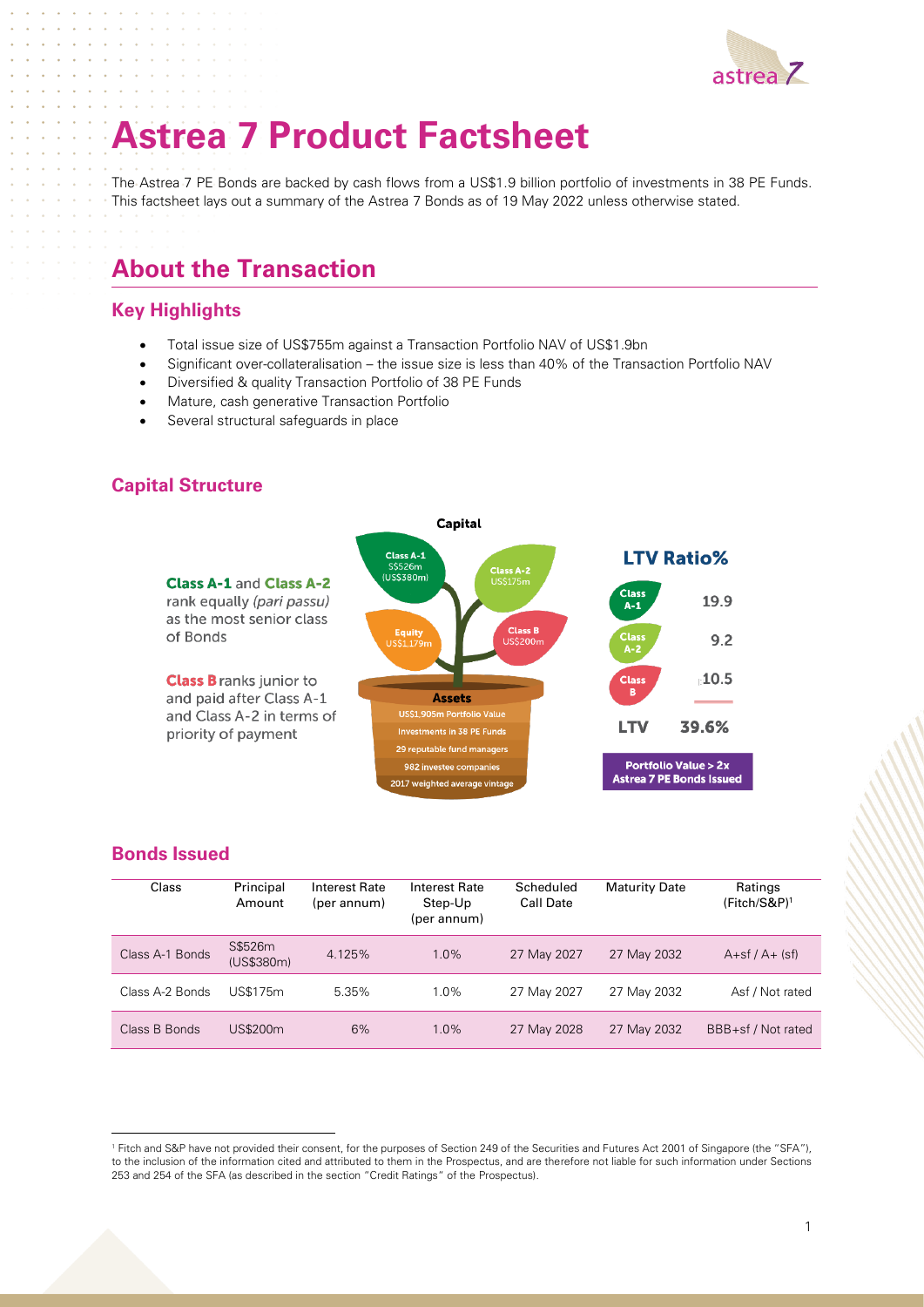

# **Bond Identifiers**

| Class                | Ticker | <b>ISIN</b>  | Bloomberg    | Currency |
|----------------------|--------|--------------|--------------|----------|
| Class A-1 Bonds      | V7AB   | SGXF50246630 | BBG017J6FBL5 | SGD      |
| .<br>Class A-2 Bonds | W5NB   | XS2480766158 | BBG017J6FBM4 | USD      |
| Class B Bonds        | V7BB   | SGXF67664494 | BBG017J6FBN3 | USD      |

Bonds began trading on SGX-ST Mainboard on 30 May 2022 with the following stock quotes:

### **Bond Summary**

#### Class A-1 Bonds

- Cash reserved every 6 months to repay principal of Class A bonds
- 10MC5 Mandatory Call at end of Year 5 (27 May 2027), if conditions are met
- Fixed interest of 4.125% p.a. payable every six months
- 1.0% p.a. one-time interest rate step-up if bond is not redeemed after 5 years
- Class A-1 (and Class A-2) ranks as the most senior class of Bond

#### Class A-2 Bonds

- Cash reserved every 6 months to repay principal of Class A bonds
- 10MC5 Mandatory Call at end of Year 5 (27 May 2027), if conditions are met
- Fixed interest of 5.35% p.a. payable every six months
- 1.0% p.a. one-time interest rate step-up if bond is not redeemed after 5 years

#### Class B Bonds

- After Class A has been fully redeemed or reserved, 90% of available cash then will flow into the Class B Reserves Accounts
- 10MC6 Mandatory Call at end of Year 6 (27 May 2028), if conditions are met
- Fixed interest of 6% p.a. payable every six months
- 1.0% p.a. one-time interest rate step-up if bond is not redeemed after 6 years
- Class B ranks junior to and paid after Class A-1 and Class A-2

#### **Transaction Structure**

The following diagram illustrates the structure through which the three Classes of Bonds were issued.

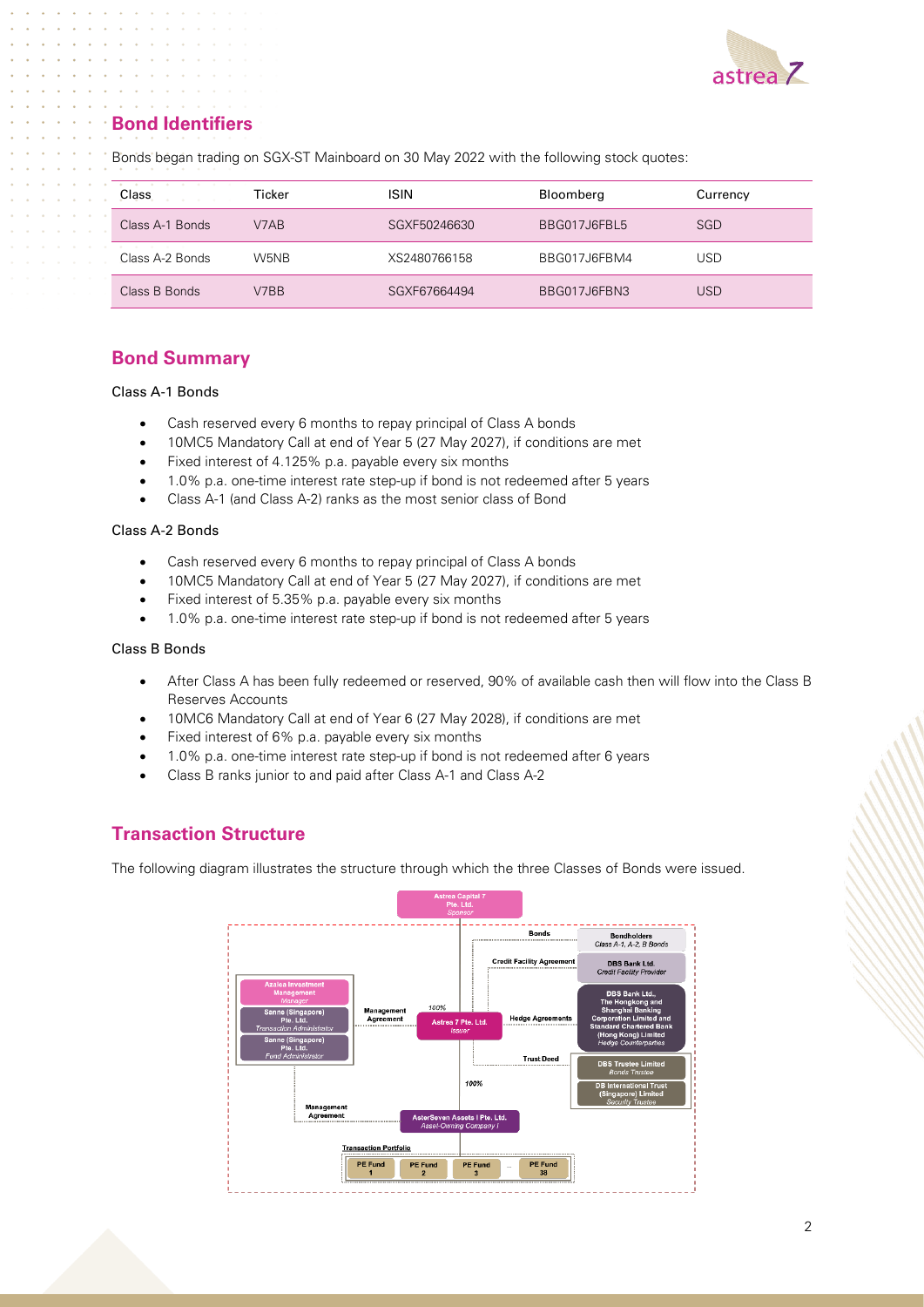

# **Simplified Cash Flow & Priority of Payments**

Cash distributions from the PE Funds are received by the Issuer. The Issuer then pays out available cash through the Priority of Payments semi-annually.

Below is a simplified illustration of the cash flow and Priority of Payments.

When the investments in the Portfolio are sold, cash will be distributed through the structure to the Issuer, Astrea 7.

The cash distributions are used to pay for expenses, bond interest and bond principal repayment through a Priority of Payments semi-annually.

**Cash flows from a US\$1.9 billion** portfolio of PE Funds are used to pay bond principal and interest

Here is a simplified illustration of the Priority of Payments for Bondholders.

÷. ÷.

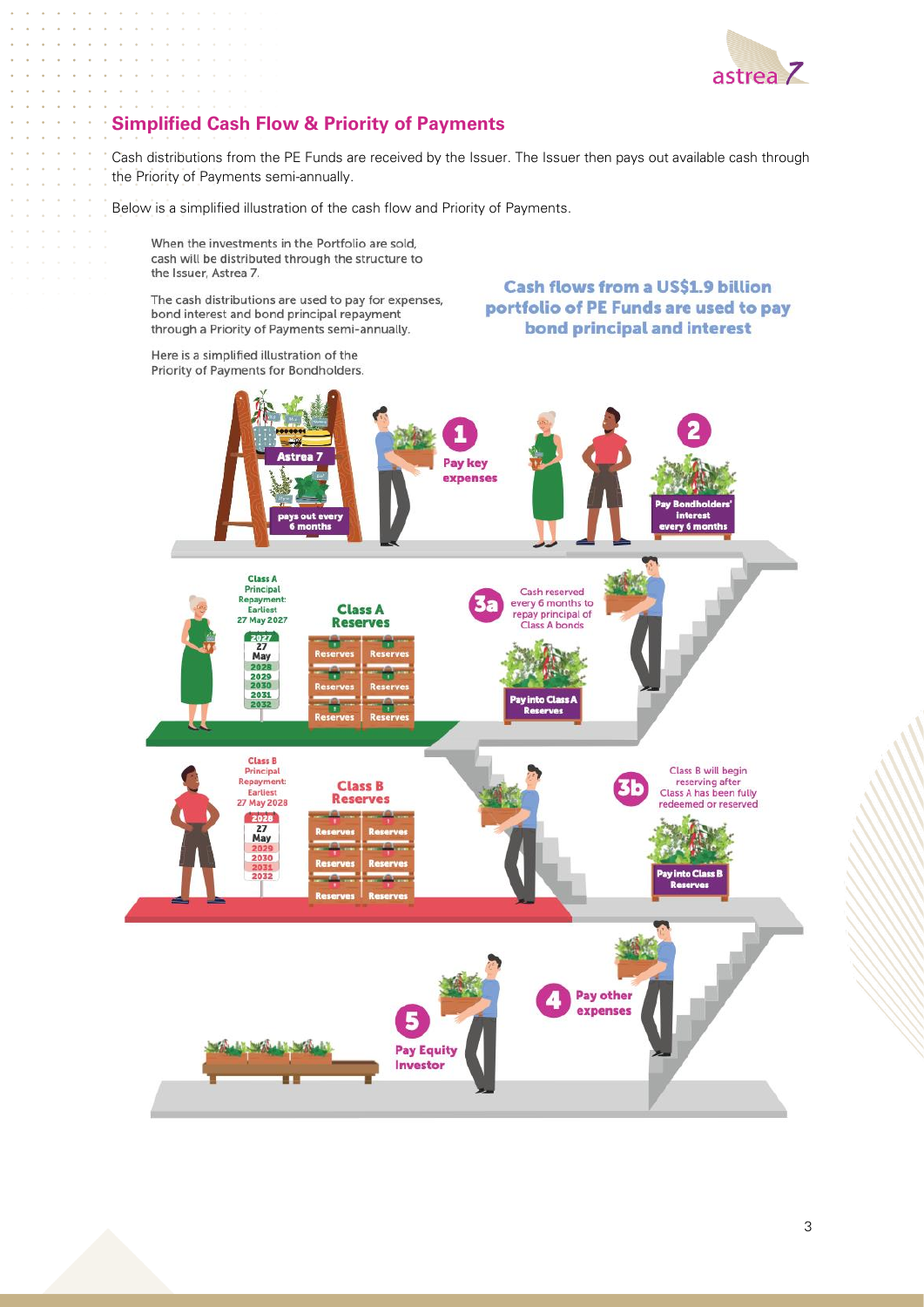

## **Structural Safeguards**

Reserves Accounts



Cash build-up to repay principal of Class A-1 Bonds and Class A-2 Bonds on 27 May 2027 and principal of Class B Bonds on 27 May 2028 at the earliest

Maximum Loan to Value ("LTV") Ratio

Crossing the debt level limit of 50% triggers the lowering of Total Net Debt

#### Credit Facility



To fund certain expenses and capital calls for fund investments if cash flow shortfall occurs

# **Portfolio Details**

#### **Astrea 7 Transaction Portfolio**

The quality Transaction Portfolio is diversified across 38 PE Funds, managed by 29 GPs and invested across 982 Investee Companies. The Transaction Portfolio has a weighted average fund life of 5.3 years, and is mature and cash generative.

## **Portfolio Summary**

As of 30 November 2021

|                                                              |           |                                | <b>US\$m</b>            |
|--------------------------------------------------------------|-----------|--------------------------------|-------------------------|
| Number of PE Funds                                           | 38        | Net Asset Value (NAV)          | \$1,904.8m              |
| Number of GPs                                                | 29        | Undrawn Capital<br>Commitments | 250.4m<br>$\mathcal{S}$ |
| Number of Investee<br>Companies (as of 30<br>September 2021) | 982       | <b>Total Exposure</b>          | \$2,155.2m              |
| <b>Weighted Average Age</b>                                  | 5.3 years | <b>Capital Commitments</b>     | \$1,480.5m              |
| Range of Vintage Years                                       | 2014-2019 |                                |                         |